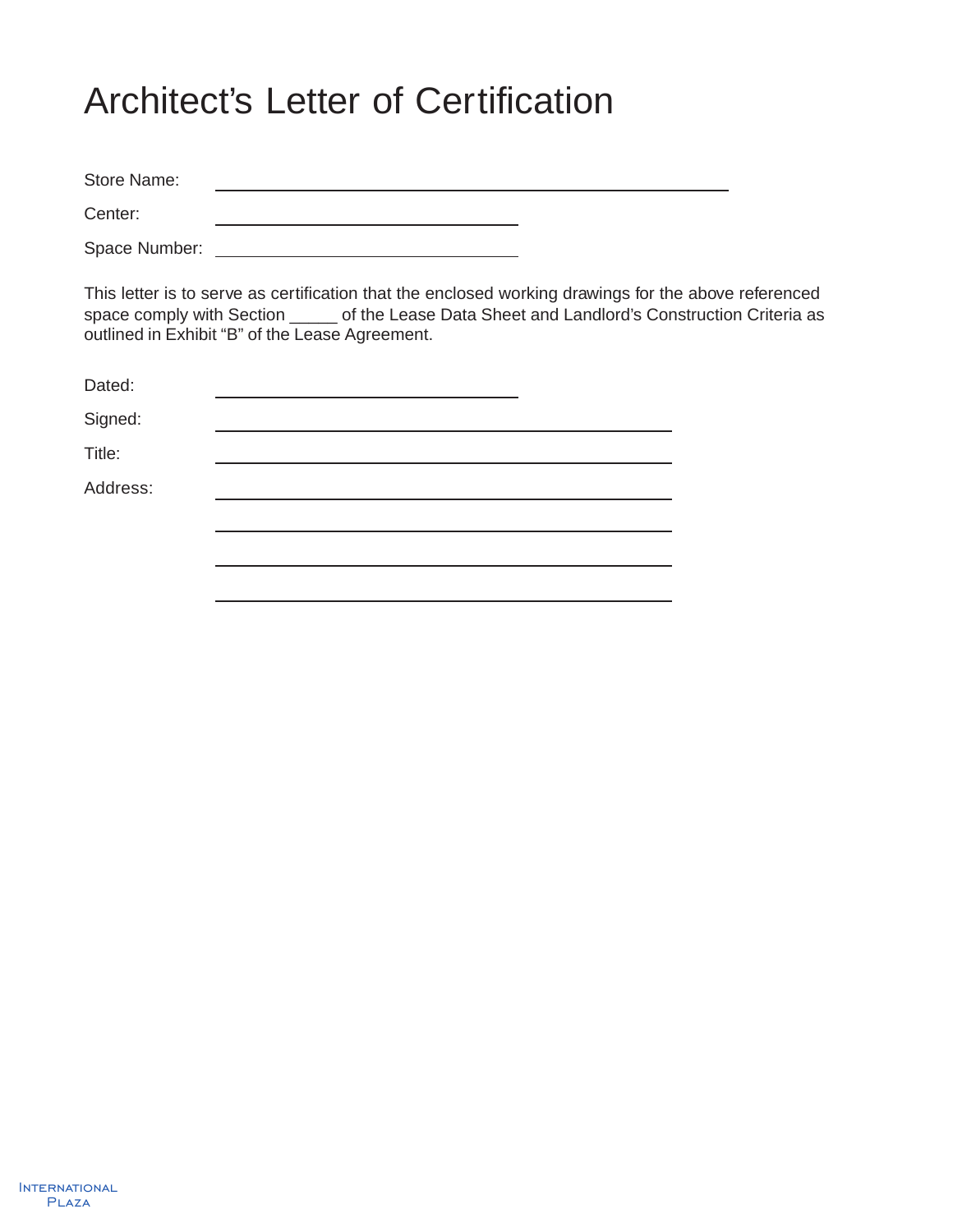# Store Completion Inspection

| Center:                                                      |                                                                                                                                                                                                                                                                                                                        |
|--------------------------------------------------------------|------------------------------------------------------------------------------------------------------------------------------------------------------------------------------------------------------------------------------------------------------------------------------------------------------------------------|
|                                                              |                                                                                                                                                                                                                                                                                                                        |
|                                                              | The above named store was inspected on $\mu$ and $\mu$ and $\mu$ by this office and is hereby certified<br>to be in compliance with the Construction Documents submitted to and approved by the                                                                                                                        |
| Landlord dated $\frac{1}{\sqrt{2}}$ / $\frac{1}{\sqrt{2}}$ . |                                                                                                                                                                                                                                                                                                                        |
|                                                              | The following is a list of items either incomplete or inconsistent to those documents:                                                                                                                                                                                                                                 |
|                                                              |                                                                                                                                                                                                                                                                                                                        |
|                                                              | $2.$ $\frac{1}{2}$ $\frac{1}{2}$ $\frac{1}{2}$ $\frac{1}{2}$ $\frac{1}{2}$ $\frac{1}{2}$ $\frac{1}{2}$ $\frac{1}{2}$ $\frac{1}{2}$ $\frac{1}{2}$ $\frac{1}{2}$ $\frac{1}{2}$ $\frac{1}{2}$ $\frac{1}{2}$ $\frac{1}{2}$ $\frac{1}{2}$ $\frac{1}{2}$ $\frac{1}{2}$ $\frac{1}{2}$ $\frac{1}{2}$ $\frac{1}{2}$ $\frac{1}{$ |
|                                                              |                                                                                                                                                                                                                                                                                                                        |
|                                                              | $4.$ $\overline{\phantom{a}}$                                                                                                                                                                                                                                                                                          |
|                                                              | (Use Back of form for additional items)                                                                                                                                                                                                                                                                                |
|                                                              |                                                                                                                                                                                                                                                                                                                        |
| form has also been sent to the Tenant.                       | The included list has been forwarded to the General Contractor to remedy same. A copy of this                                                                                                                                                                                                                          |
| Signed:                                                      |                                                                                                                                                                                                                                                                                                                        |
| Title:                                                       |                                                                                                                                                                                                                                                                                                                        |
| Date:                                                        |                                                                                                                                                                                                                                                                                                                        |
|                                                              |                                                                                                                                                                                                                                                                                                                        |
|                                                              |                                                                                                                                                                                                                                                                                                                        |
|                                                              |                                                                                                                                                                                                                                                                                                                        |
|                                                              |                                                                                                                                                                                                                                                                                                                        |
| Telephone:                                                   |                                                                                                                                                                                                                                                                                                                        |
| Fax Number:                                                  |                                                                                                                                                                                                                                                                                                                        |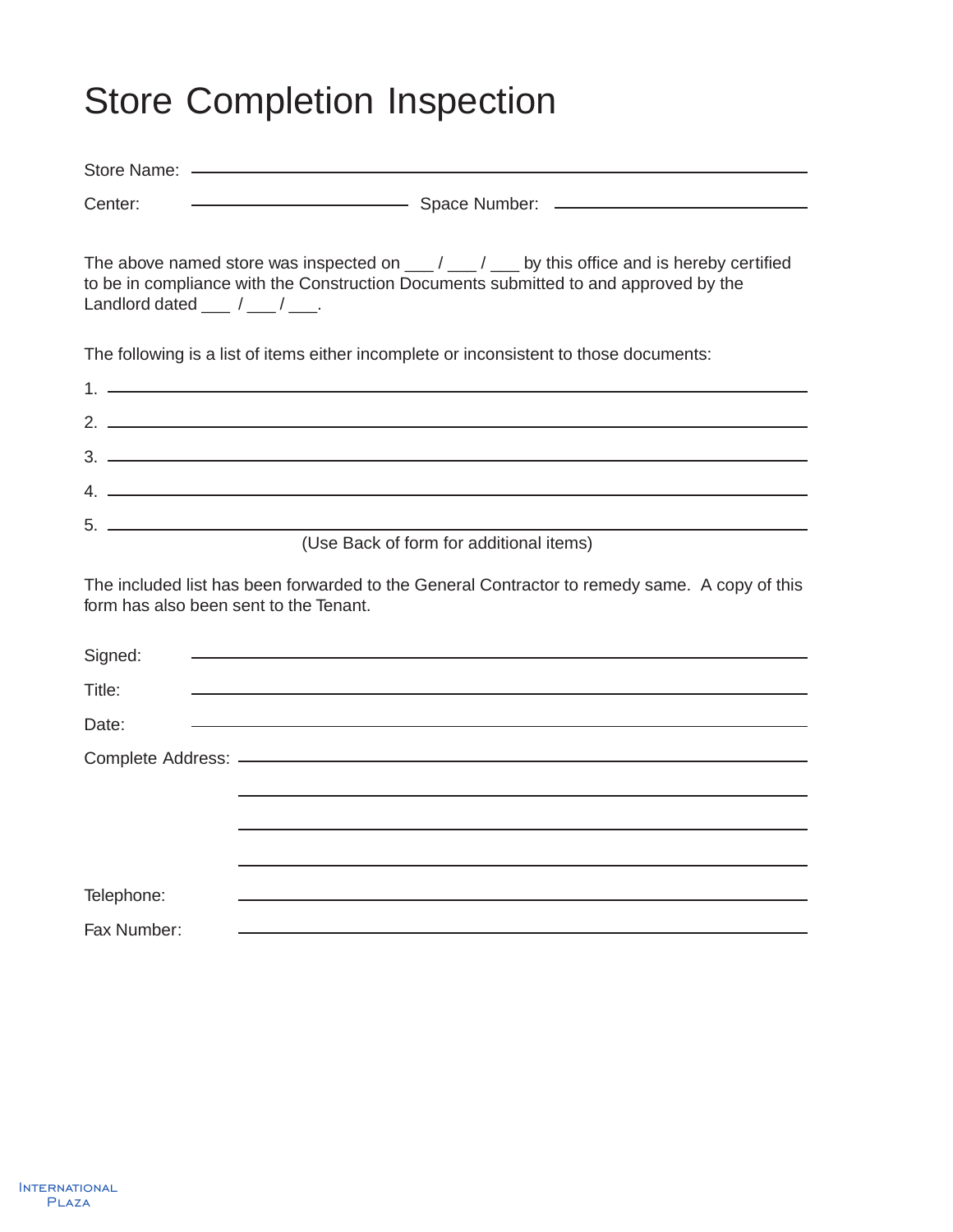### Instructions For Completing the Form

**General** All blanks on the forms must be filled in.

- 1. Forms must be completed by the Tenant's Mechanical or Electrical Engineer.
- 2. Tenant's architect is responsible for ensuring coordination of all mechanical and electrical work.
- 3. If the forms are not filled out or if they are not included with the Second Submittal, the Construction Drawings and Specifications will not be reviewed until a complete submittal is made.
- 4. For explanation of footnotes refer to page 3.
- **Mechanical** 1. Only recognized ASHRAE methods are to be employed.
	- 2. Wall, roof, etc., heat gain and heat loss BTU/SF criteria can be found on Design Criteria Package (see Sheet ME-2 of 2).
	- 3. Check sheets are not intended to be a calculation method but merely a standard summary of data as was used by the Tenant's engineer. All factors provided are minimums.

**Electrical** All data presented shall be as per NEC.

Page 1 of 5 MacArthur Center Appendix A; 02-97

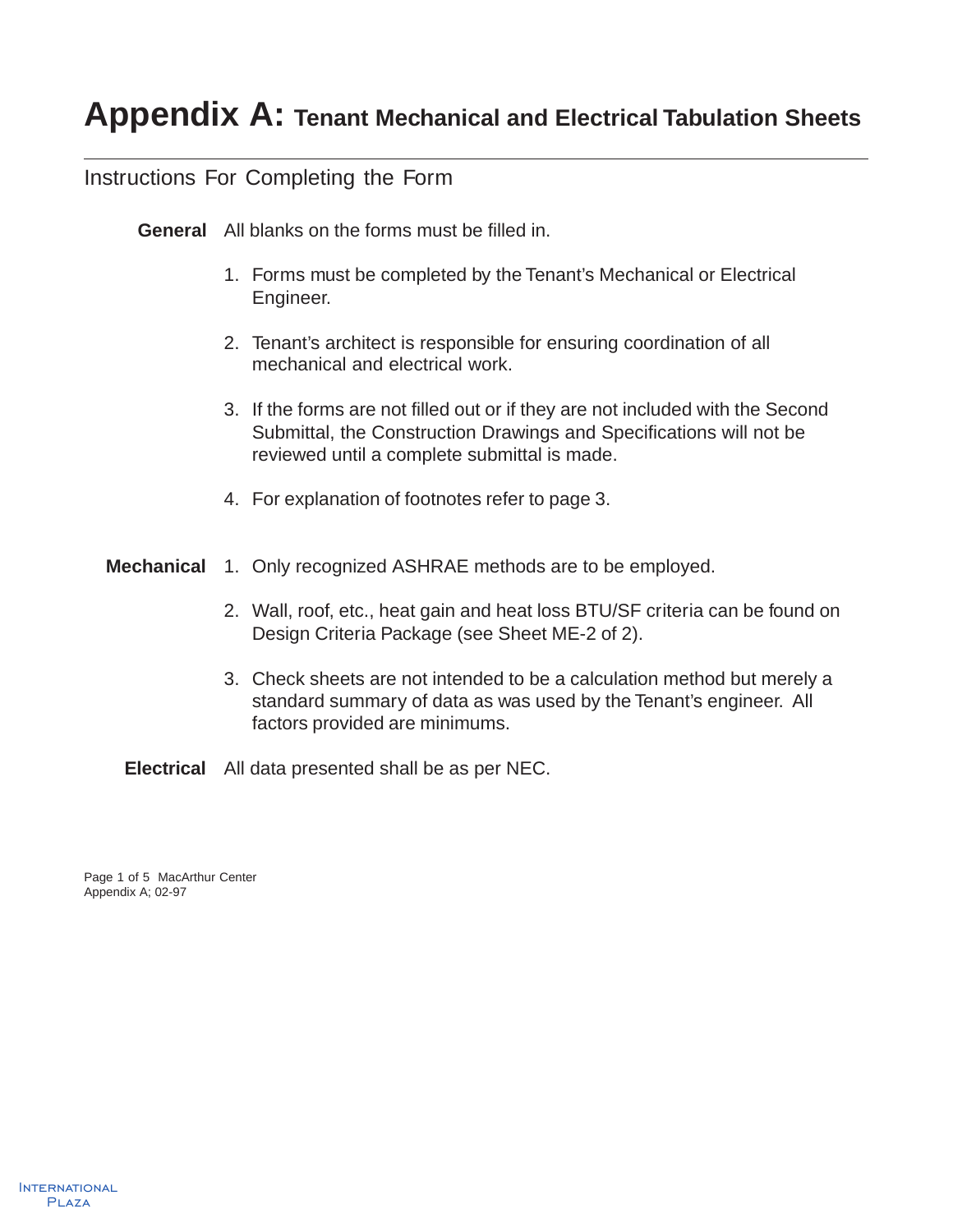## **Tenant Mechanical Load Calculation Check Sheet For Tenants Connecting to the Central Air-Conditioning System**

| Tenant Name_ |        |                 | Space No. __ |       |
|--------------|--------|-----------------|--------------|-------|
| Lease Area   | SQ.FT. | Product/Service |              | Level |

| <b>COOLING LOAD CALCULATIONS FOR SALES AREA</b><br>SQ. FT. |                                               |                   |                       |              |                      |                                                                           |
|------------------------------------------------------------|-----------------------------------------------|-------------------|-----------------------|--------------|----------------------|---------------------------------------------------------------------------|
| <b>Description</b>                                         | <b>Total Watts,</b><br><b>Persons or Area</b> | <b>Multiplier</b> | <b>BTUH (Cooling)</b> | Percentage   | <b>Plenum Credit</b> | <b>W/Ceiling Plenum</b><br><b>Credit Nominal</b><br><b>BTUH (Cooling)</b> |
| Recessed Lighting 1                                        |                                               | x 3.41            | $=$                   | X            | $\%$                 | $=$                                                                       |
| Track & Case Ltg 2                                         |                                               | x3.41             | $=$                   | X            | 100%                 | $=$                                                                       |
| Equipment 2                                                |                                               | x3.41             | $=$                   | X            | 100%                 | $=$                                                                       |
| People<br>(1 Person/75 SF)                                 |                                               | x 315             | $=$                   | X            | 100%                 | $=$                                                                       |
| Roof 3                                                     | SF x                                          | <b>BTU/SF</b>     | $=$                   | $\mathsf{x}$ | ℅                    | $=$                                                                       |
| Walls 3                                                    | SF x                                          | <b>BTU/SF</b>     | $=$                   | X            | 100%                 | $=$                                                                       |
| Doors, Windows, Infiltration, Etc.                         |                                               |                   |                       | X            | 100%                 | $=$                                                                       |
| <b>TOTAL BTUH</b>                                          |                                               |                   |                       |              |                      |                                                                           |

| <b>Description</b> | <b>Total BTUH</b> | <b>Divisor</b>                              | <b>Total Cooling Required</b> |
|--------------------|-------------------|---------------------------------------------|-------------------------------|
| Nominal Cooling    |                   | $(1.08 \times 20^{\circ} \text{ F})$<br>$=$ | <b>CFM</b>                    |

#### **HEATING LOAD CALCULATIONS FOR SALES AREA**

| <b>Description</b>                 | Area | <b>BTUH</b>   | <b>Peak BTUH (Heating)</b> |  |
|------------------------------------|------|---------------|----------------------------|--|
| Roof 3                             | SF x | <b>BTU/SF</b> |                            |  |
| Walls 3                            | SF x | <b>BTU/SF</b> | $=$                        |  |
| Doors, Windows, Infiltration, Etc. |      |               |                            |  |
| <b>TOTAL BTUH</b>                  |      |               | $=$                        |  |

Page 2 of 5 MacArthur Center Appendix A; 02-97

See Page 3 of 5 for Footnotes

n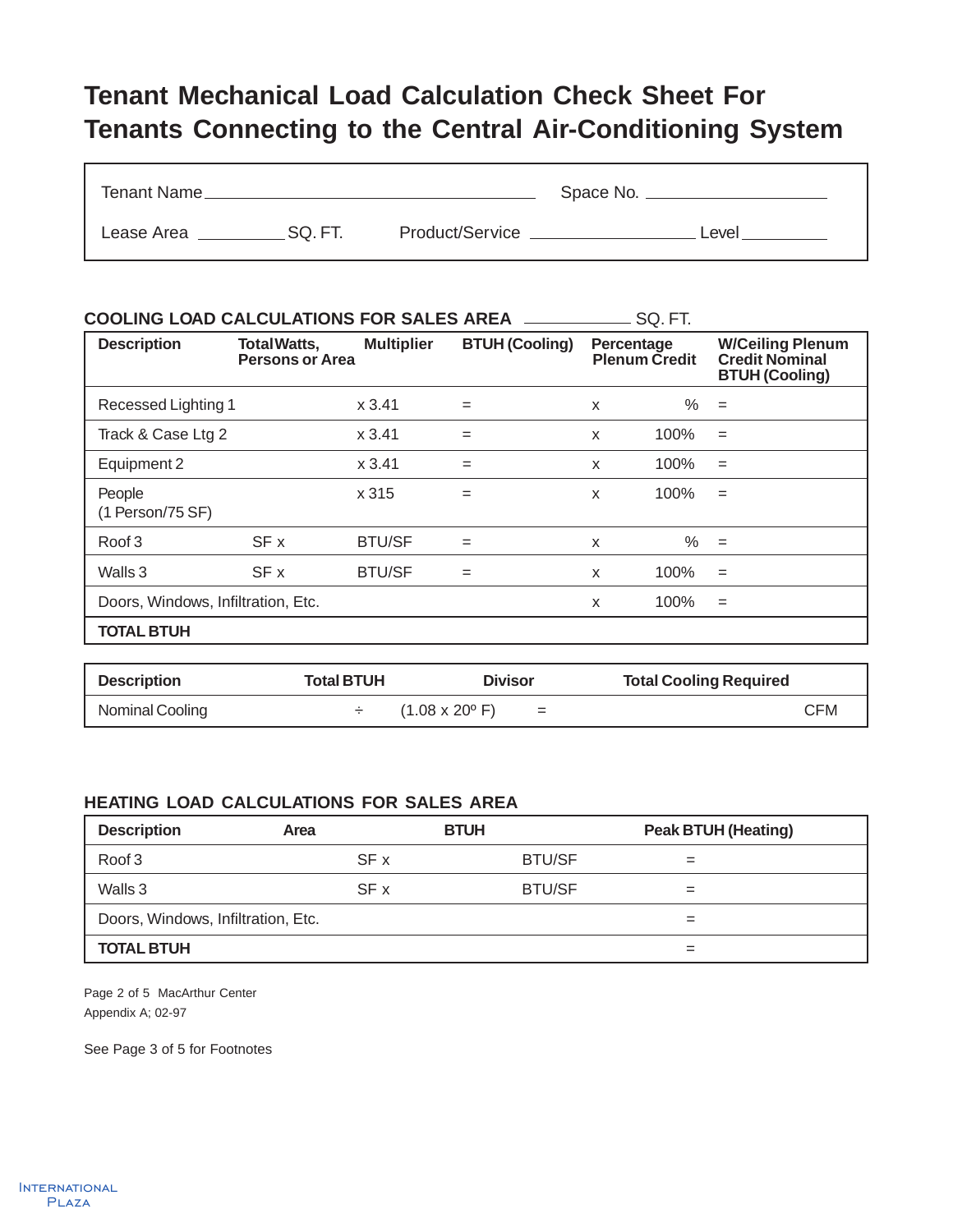### **COOLING LOAD CALCULATIONS** FOR STOCK AND/OR REMAINING AREAS **SQ. FT.**

| <b>Description</b>                  | <b>TotalWatts,</b><br><b>Persons or Area</b> | <b>Multiplier</b>               | <b>BTUH (Cooling)</b> |   | Percentage<br><b>Plenum Credit</b> | <b>W/Ceiling Plenum</b><br><b>Credit Nominal</b><br><b>BTUH (Cooling)</b> |
|-------------------------------------|----------------------------------------------|---------------------------------|-----------------------|---|------------------------------------|---------------------------------------------------------------------------|
| Lighting 1                          |                                              | x3.41                           | $=$                   | X | %                                  | $=$                                                                       |
| Equipment 2                         |                                              | x3.41                           | $=$                   | X | 100%                               | $=$                                                                       |
| <b>Transformer</b><br>(KW Capacity) |                                              | x 138.11<br>(0.90)(0.045)(3410) | $=$                   | X | 100%                               | $=$                                                                       |
| Roof <sub>3</sub>                   | SF x                                         | <b>BTU/SF</b>                   | $=$                   | X | $\%$                               | $=$                                                                       |
| Walls 3                             | SF x                                         | <b>BTU/SF</b>                   | $=$                   | X | 100%                               | $=$                                                                       |
| Doors, Windows, Infiltration, Etc.  |                                              |                                 |                       | X | 100%                               | $=$                                                                       |
| <b>TOTAL BTUH</b>                   |                                              |                                 |                       |   |                                    | $=$                                                                       |

| <b>Description</b> | <b>Total BTUH</b> | <b>Divisor</b>                              | <b>Total Cooling Required</b> |
|--------------------|-------------------|---------------------------------------------|-------------------------------|
| Nominal Cooling    |                   | $(1.08 \times 20^{\circ} \text{ F})$<br>$=$ | <b>CFM</b>                    |

#### **HEATING LOAD CALCULATIONS FOR STOCK AND/OR REMAINING AREAS**

| <b>Description</b>                 | Area | <b>BTUH</b>   | <b>Peak BTUH (Heating)</b> |  |
|------------------------------------|------|---------------|----------------------------|--|
| Roof 3                             | SF x | <b>BTU/SF</b> | $=$                        |  |
| Walls 3                            | SF x | <b>BTU/SF</b> | $=$                        |  |
| Doors, Windows, Infiltration, Etc. |      |               |                            |  |
| <b>TOTAL BTUH</b>                  |      |               |                            |  |

#### **FOOTNOTES:**

1. Actual plan count, not square foot factors (Coordinate with Electrical Drawings).

2. Kitchen or other powered equipment - attach separate Calculation Sheet(s).

3. For heat gain and heat loss BTU/SF criteria see Design Criteria Package.

Page 3 of 5 MacArthur Center Appendix A; 02-97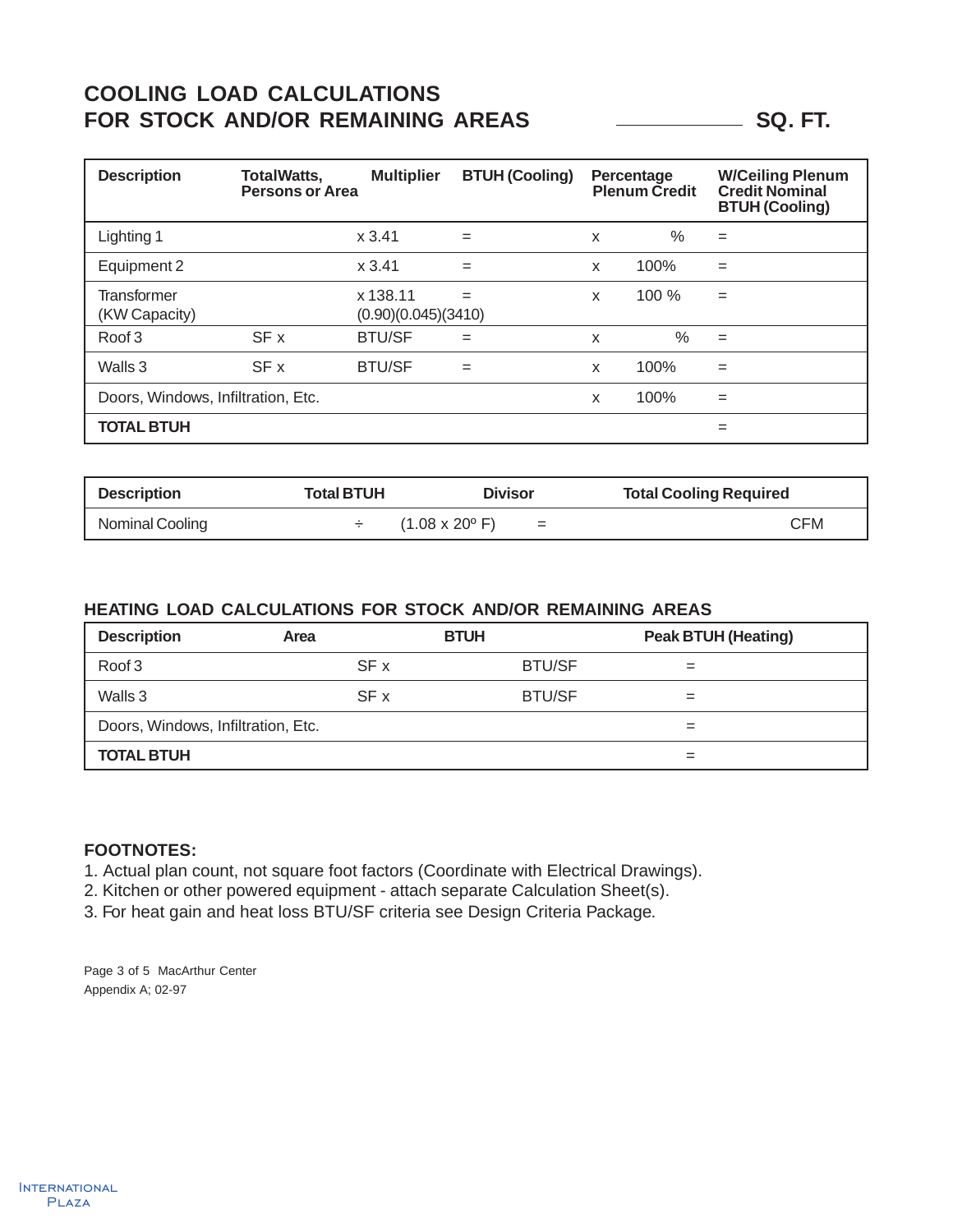## **SUMMARY SHEET FOR MECHANICAL DATA TABULATION**

| <b>Description</b>      | CFM | <b>Landlord Approved CFM</b> |
|-------------------------|-----|------------------------------|
| Grand Total NOMINAL CFM |     |                              |
| Requested CFM           |     |                              |

| <b>Description</b>                  | <b>Total BTUH</b> | <b>Divisor</b> | Total |
|-------------------------------------|-------------------|----------------|-------|
| <b>Grand Total Heating Required</b> |                   | $3410 =$       | KW    |
| Requested Heating Capacity          |                   | $3410 =$       | KW    |

Calculation Check Sheet Preparer's Information:

Name

Company

Telephone Fax

Page 4 of 5 MacArthur Center Appendix A; 02-97

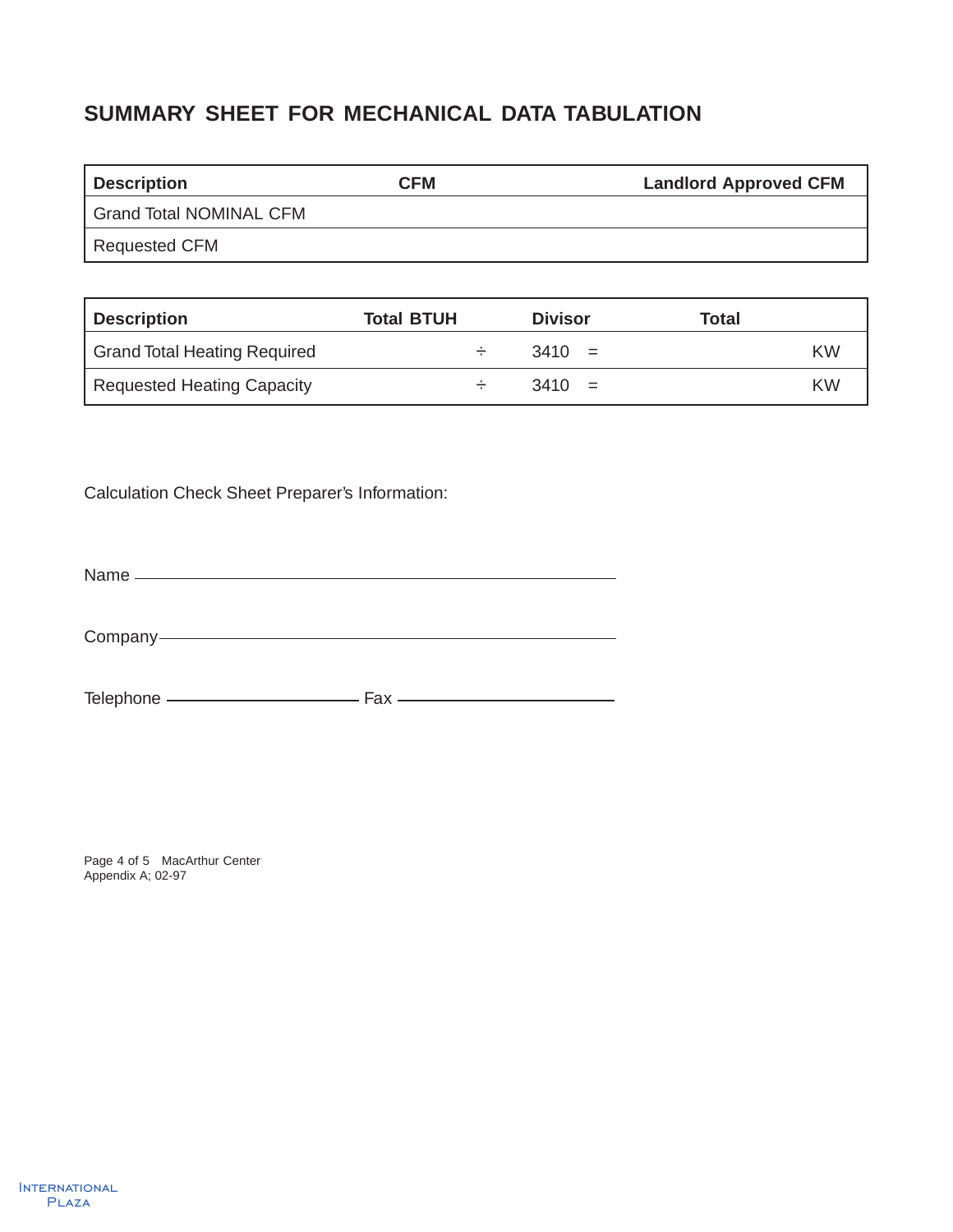### **Tenant Electrical Data Tabulation Sheet**

| <b>Tenant Name</b>               | Space No. <sub>—</sub> |  |       |
|----------------------------------|------------------------|--|-------|
| Lease Area _____________ SQ. FT. | Product/Service -      |  | Level |

| <b>Load Type</b>                                                       | <b>Connected KW</b> |
|------------------------------------------------------------------------|---------------------|
| Space Lighting                                                         |                     |
| Showcase Lighting                                                      |                     |
| Sign Lighting                                                          |                     |
| Receptacles                                                            |                     |
| <b>Water Heating</b>                                                   |                     |
| Toilet Exhaust Fan (HP)                                                |                     |
| Special Appliances or Equipment 1                                      |                     |
| Miscellaneous (Indicate)                                               |                     |
| <b>Space Heating</b>                                                   |                     |
| Air Conditioning (HP, KW or FLA)                                       |                     |
| Fan Coil Unit (HP)                                                     |                     |
| Exhaust Hood Fan(s) (HP)                                               |                     |
| Make-up Air Fan (HP)                                                   |                     |
| Largest Motor______________, Total Motor (HP)                          |                     |
| Transformer Size (KW or KVA - Indicate)                                |                     |
| <b>TOTAL CONNECTED LOAD (KW)</b>                                       |                     |
| <b>TOTAL SIMULTANEOUS LOAD (KW)</b><br>(Maintained at 3 hours or more) |                     |

Footnote 1: Attach separate sheet outlining equipment name, location, KW or HP, etc.

PREPARED & CERTIFIED BY:

#### **Do Not Write Below This Line**

| 480/277 volt, 3 phase, 4 wire power to Tenant space provided by the Tenant (lighting and power) |         |  |
|-------------------------------------------------------------------------------------------------|---------|--|
| Conductors                                                                                      | Conduit |  |
| Switch                                                                                          | Fuse    |  |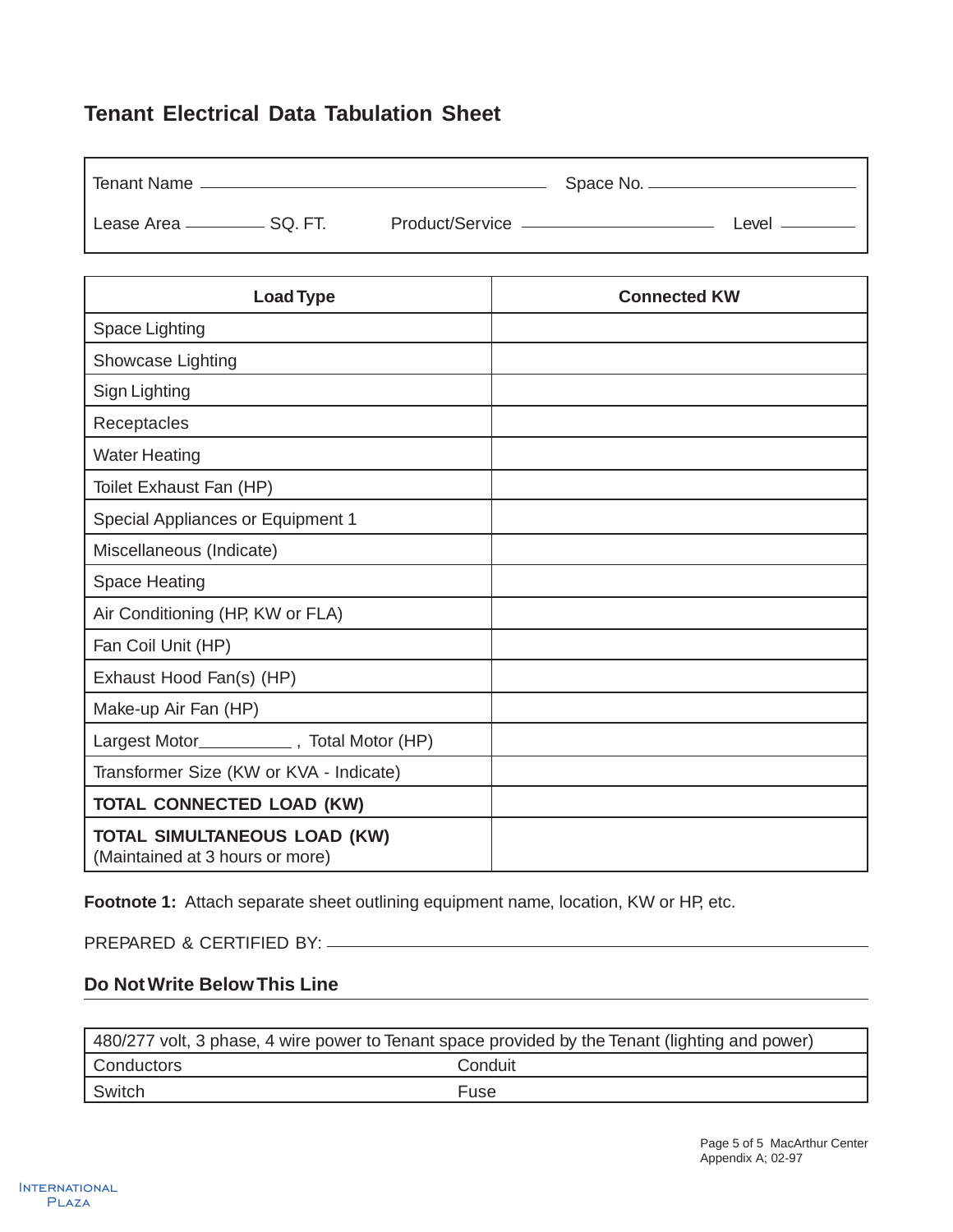# **Appendix B: Pre-Construction Information Form**

This form is to be completed prior to the Pre-Construction Meeting to be held with Landlord's Field Representative. Construction work may not commence until this form is completed in its entirety and approved by Landlord's Project Manager or designated representative.

| 1. | <b>General Contractor:</b>    |  |
|----|-------------------------------|--|
|    | Superintendent:               |  |
|    |                               |  |
|    | Address:                      |  |
|    |                               |  |
|    |                               |  |
|    |                               |  |
|    | Office Phone:                 |  |
|    |                               |  |
|    | 2. Mechanical Contractor:     |  |
|    | Superintendent:               |  |
|    | Address:                      |  |
|    |                               |  |
|    |                               |  |
|    |                               |  |
|    | Office Phone:                 |  |
|    |                               |  |
| 3. | <b>Electrical Contractor:</b> |  |
|    | Superintendent:               |  |
|    |                               |  |
|    |                               |  |
|    | Office Phone:                 |  |
|    |                               |  |
|    |                               |  |
| 4. | Plumbing Contractor:          |  |
|    | Superintendent:               |  |
|    |                               |  |
|    | Office Phone:                 |  |